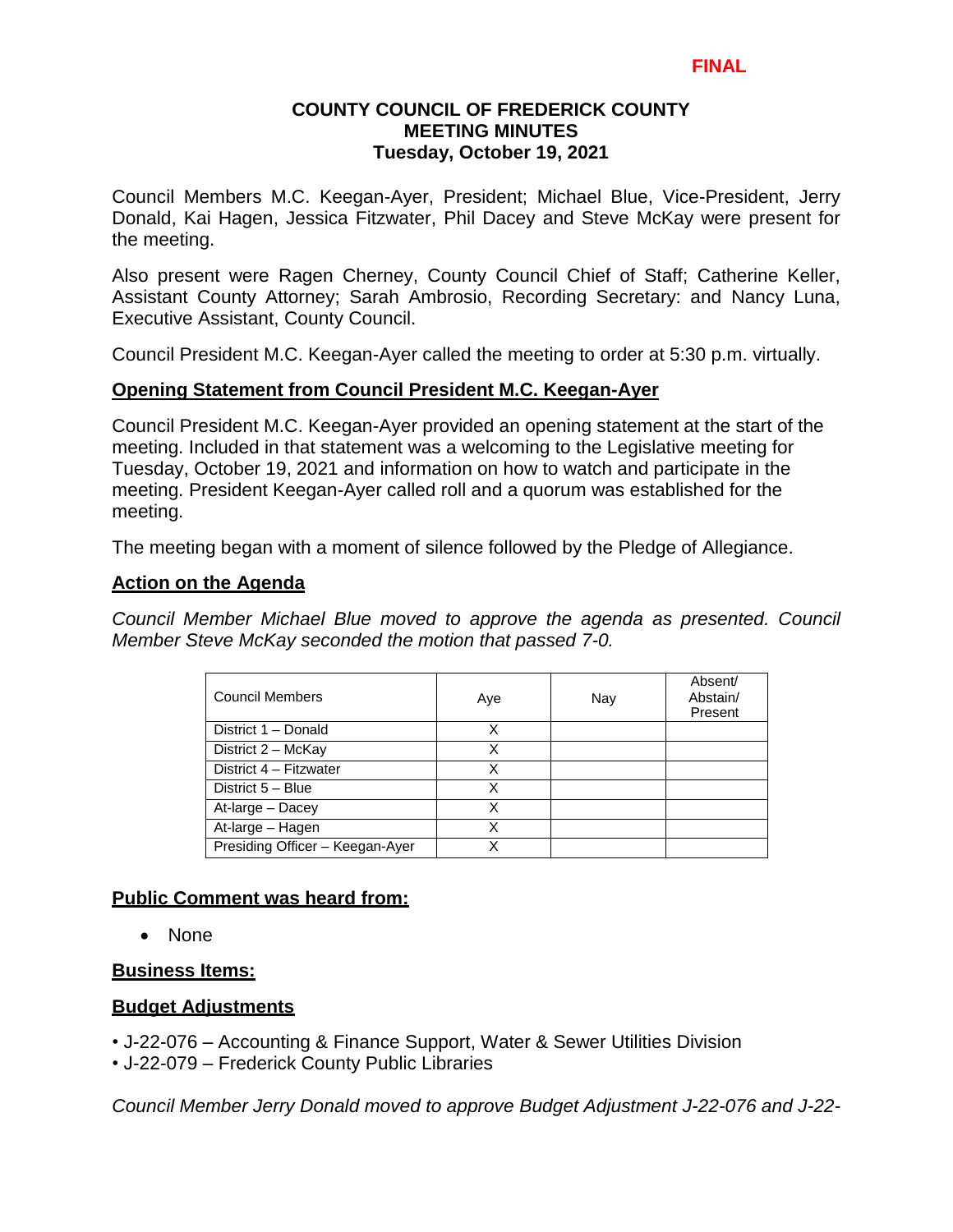#### **COUNTY COUNCIL OF FREDERICK COUNTY MEETING MINUTES Tuesday, October 19, 2021**

*079 as presented. Council Member Jessica Fitzwater seconded the motion that passed 7-0.*

| <b>Council Members</b>          | Aye | Nay | Absent/<br>Abstain/<br>Present |
|---------------------------------|-----|-----|--------------------------------|
| District 1 - Donald             | X   |     |                                |
| District 2 - McKay              | Χ   |     |                                |
| District 4 - Fitzwater          | X   |     |                                |
| District 5 - Blue               | X   |     |                                |
| At-large - Dacey                | x   |     |                                |
| At-large - Hagen                | χ   |     |                                |
| Presiding Officer - Keegan-Ayer |     |     |                                |

### **Approval of Minutes from October 5, and October 12, 2021.**

*Council Member Steve McKay moved to approve the minutes from October 5, and October 12, 2021, as presented. Council Member Jessica Fitzwater* seconded *the motion that passed 7-0.* 

| <b>Council Members</b>          | Aye | Nay | Absent/<br>Abstain/<br>Present |
|---------------------------------|-----|-----|--------------------------------|
| District 1 - Donald             | Χ   |     |                                |
| District 2 - McKay              | X   |     |                                |
| District 4 - Fitzwater          | x   |     |                                |
| District 5 - Blue               | x   |     |                                |
| At-large - Dacey                | x   |     |                                |
| At-large - Hagen                | x   |     |                                |
| Presiding Officer - Keegan-Ayer |     |     |                                |

### **Confirmation of County Executive's Appointments to the Frederick County Boards and Commissions**

Joyce Grossnickle, Administrative Officer, briefed the Council on the Confirmation of County Executive's Appointments to Boards and Commissions.

#### Electrical Board

*Council Member Steve McKay moved to confirm the appointment Paul Donaghue, Jr. to the Electrical Board to terms as presented by staff. Council Member Jerry Donald seconded the motion that passed 7-0.* 

| Council Members     | Ave | Nav | Absent/<br>Abstain/<br>Present |
|---------------------|-----|-----|--------------------------------|
| District 1 - Donald |     |     |                                |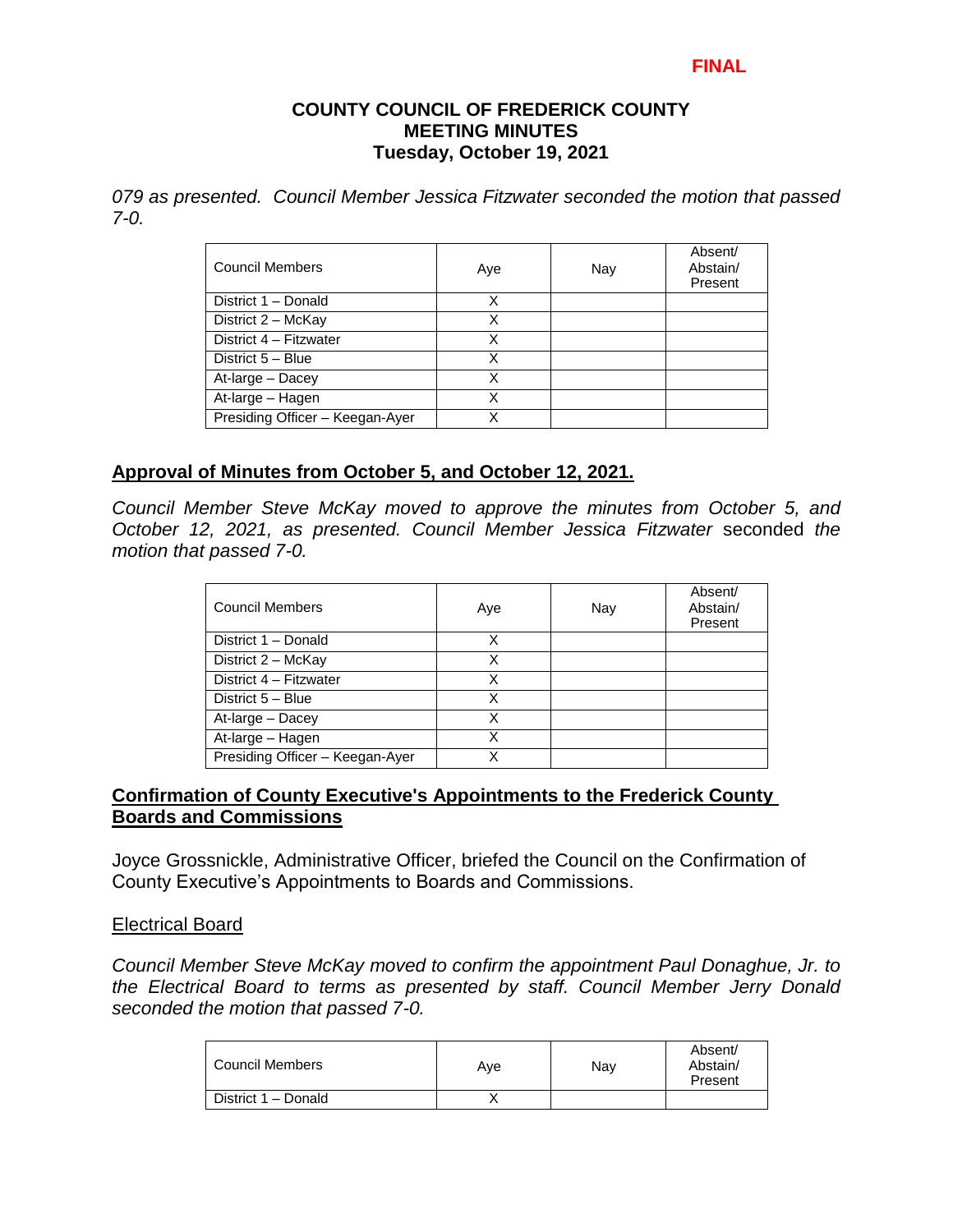| District 2 - McKay              |  |  |
|---------------------------------|--|--|
| District 4 - Fitzwater          |  |  |
| District 5 - Blue               |  |  |
| At-large - Dacey                |  |  |
| At-large - Hagen                |  |  |
| Presiding Officer - Keegan-Ayer |  |  |

#### Local Management Board

*Council Member Steve McKay moved to confirm the appointment of Patricia Rosensteel to the Local Management Board to terms as presented by staff. Council Member Jerry Donald seconded the motion that passed 7-0.* 

| <b>Council Members</b>          | Aye | Nay | Absent/<br>Abstain/<br>Present |
|---------------------------------|-----|-----|--------------------------------|
| District 1 - Donald             | х   |     |                                |
| District 2 - McKay              | Χ   |     |                                |
| District 4 - Fitzwater          | Χ   |     |                                |
| District 5 - Blue               | Χ   |     |                                |
| At-large - Dacey                | Χ   |     |                                |
| At-large - Hagen                | X   |     |                                |
| Presiding Officer - Keegan-Ayer |     |     |                                |

### Other Post Employee Benefits (OPEB) Investment Committee

*Council Member Jerry Donald moved to confirm the appointment of Susan Keller to the Other Post Employee Benefits (OPEB) Investment Committee to terms as presented by staff. Council Member Kai Hagen seconded the motion that passed 7-0.* 

| Council Members                 | Aye | Nay | Absent/<br>Abstain/<br>Present |
|---------------------------------|-----|-----|--------------------------------|
| District 1 - Donald             | x   |     |                                |
| District 2 - McKay              | Χ   |     |                                |
| District 4 - Fitzwater          | x   |     |                                |
| District 5 - Blue               | x   |     |                                |
| At-large - Dacey                | x   |     |                                |
| At-large - Hagen                | x   |     |                                |
| Presiding Officer - Keegan-Ayer |     |     |                                |

### **Confirmation of the County Executive's Appointments to the Frederick County Immigrant Affairs Commission**

Joyce Grossnickle, Administrative Officer, briefed the Council on the Confirmation of County Executive's Appointments to the Frederick County Immigrant Affairs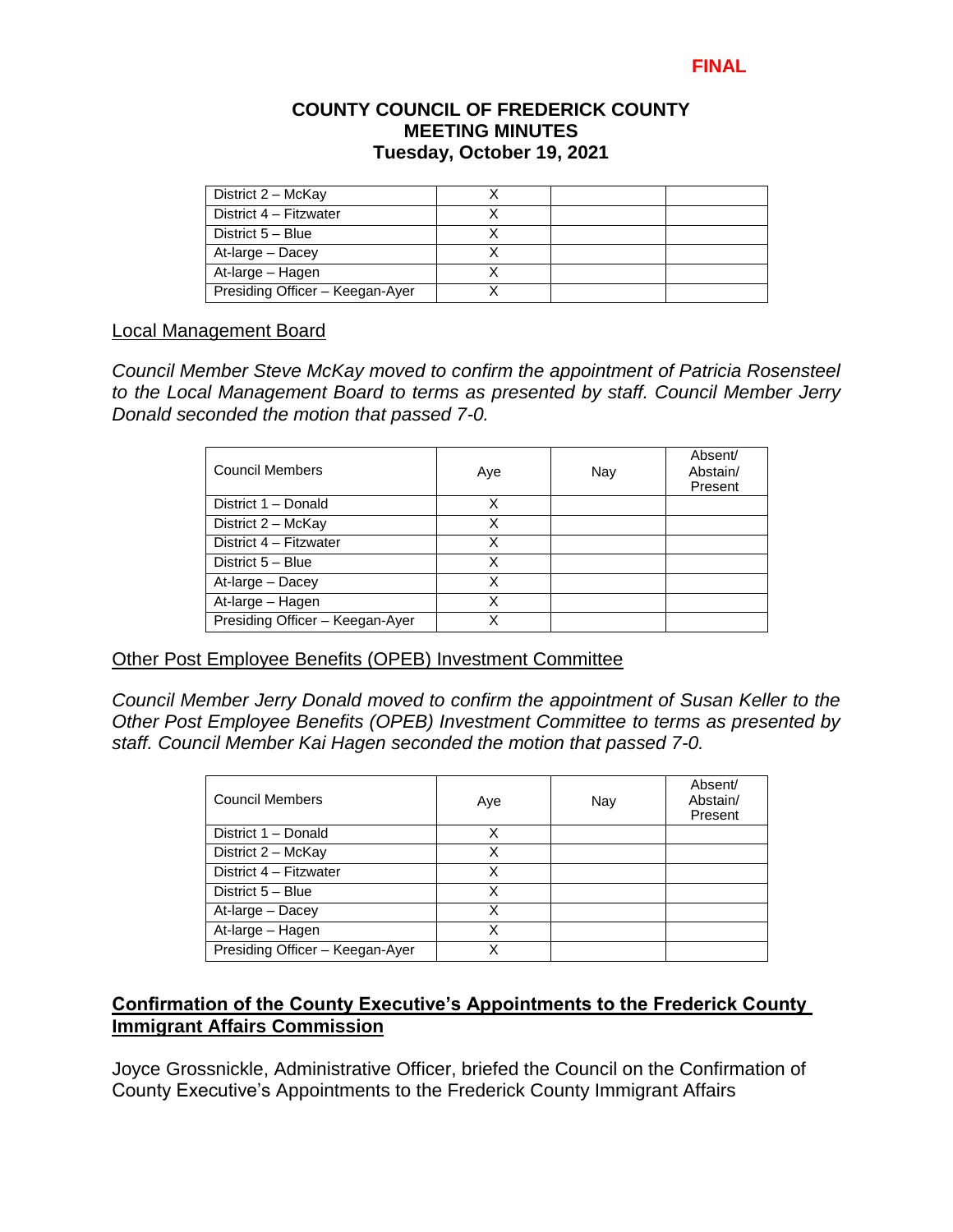Commission.

*Council Member Jessica Fitzwater moved approve the appointments of Rosario Campos, Rosa Raez-Garcia, Bharat Deolekar, Mizanur Rahman, Yewande Oladeinde,Ph.D, Seema Sharma, Maria-Teresa Shuck, Rev. Dr. Eliezer Valentin-Castanon and Abdoul Konare, Esquire, to the Frederick County Immigrant Affairs Commission to terms as presented by staff. Council Member Kai Hagen seconded the motion that passed 7-0.* 

| <b>Council Members</b>          | Aye | Nay | Absent/<br>Abstain/<br>Present |
|---------------------------------|-----|-----|--------------------------------|
| District 1 - Donald             | Χ   |     |                                |
| District 2 - McKay              | x   |     |                                |
| District 4 - Fitzwater          | Χ   |     |                                |
| District 5 - Blue               | X   |     |                                |
| At-large - Dacey                | Χ   |     |                                |
| At-large - Hagen                | X   |     |                                |
| Presiding Officer - Keegan-Ayer | x   |     |                                |

### **2021 Spring Cycle - Water and Sewer Plan Amendments**

Tim Goodfellow, Environmental Planner, Livable Frederick Planning & Design Office, Planning & Permitting Division presented information to the Council on the 2021 Spring Cycle of Water and Sewerage Amendments.

Those that were giving testimony for this issue were sworn in by Council President M.C. Keegan-Ayer.

A public hearing was held, as duly advertised, on the 2021 Spring Cycle Water and Sewer Amendments.

### **WS 21-12**

Public comment was heard from:

• None

*Council Member Jessica Fitzwater moved to approve Water and Sewer Case WS-21-12 to reclassify 82.9 acres from the W-3, S-3 categories to the Planned Service (PS) [water and sewer] category. Council Member Kai Hagen seconded the motion that passed 6- 0-1. Council Member Steve McKay Abstained.*

| Council Members     | Ave | Nay | Absent/<br>Abstain/<br>Present |
|---------------------|-----|-----|--------------------------------|
| District 1 - Donald |     |     |                                |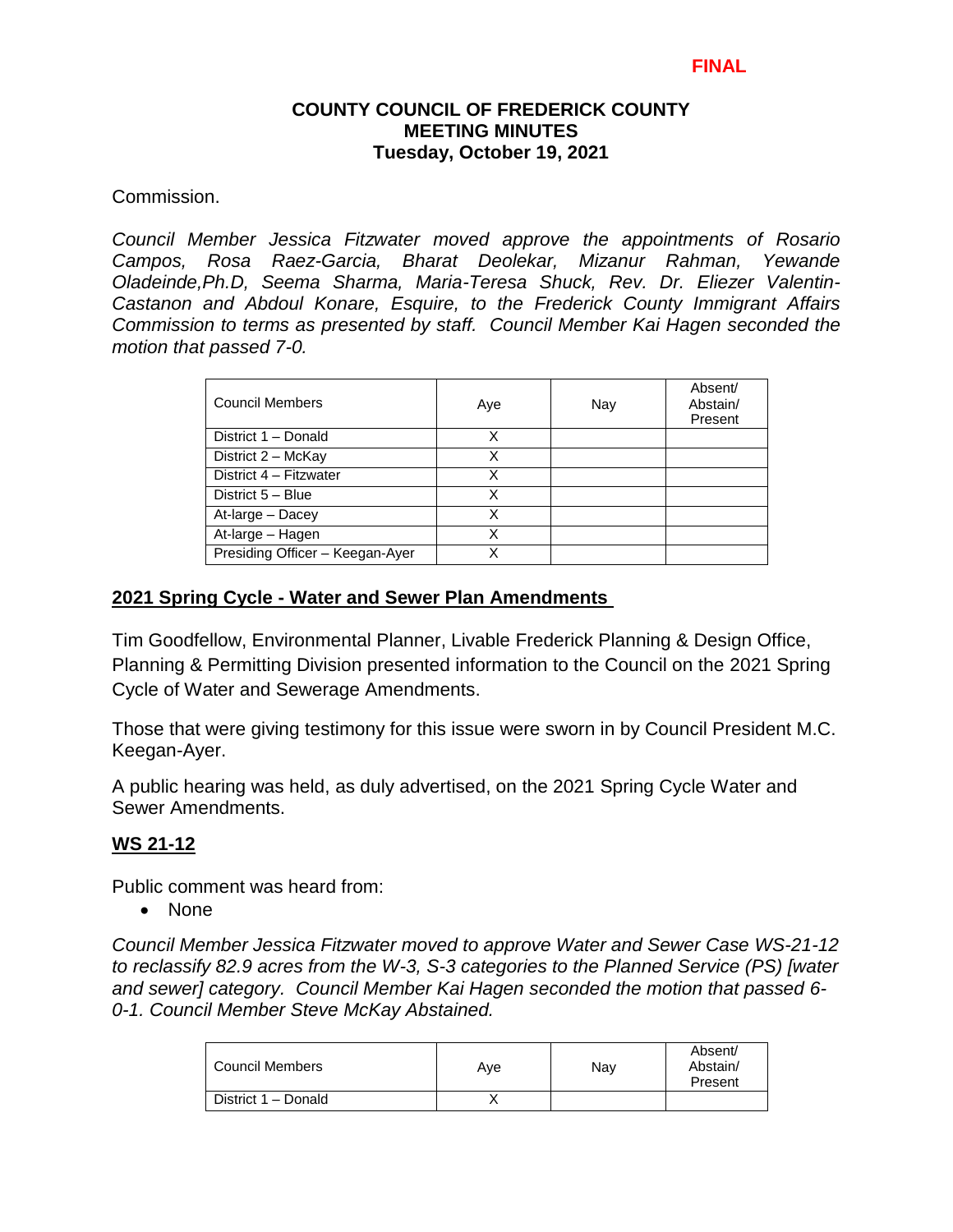| District 2 - McKay              |  |  |
|---------------------------------|--|--|
| District 4 – Fitzwater          |  |  |
| District 5 - Blue               |  |  |
| At-large - Dacey                |  |  |
| At-large - Hagen                |  |  |
| Presiding Officer – Keegan-Ayer |  |  |

# **WS 21-13**

Public comment was heard from:

• None

*Council Member Kai Hagen moved to approve Water and Sewer Case WS-21-13 to reclassify 180 acres from W-3, S-3 to Planned Service (PS) [water and sewer], and removal of the eastern portion of a 16- inch water line from the Water Infrastructure Map. Council Member Jessica Fitzwater seconded the motion that passed 6-0-1. Council Member Steve McKay Abstained.*

| <b>Council Members</b>          | Aye | Nay | Absent/<br>Abstain/<br>Present |
|---------------------------------|-----|-----|--------------------------------|
| District 1 - Donald             | Χ   |     |                                |
| District 2 - McKay              |     |     | х                              |
| District 4 - Fitzwater          | x   |     |                                |
| District 5 - Blue               | x   |     |                                |
| At-large - Dacey                | X   |     |                                |
| At-large - Hagen                | x   |     |                                |
| Presiding Officer - Keegan-Ayer |     |     |                                |

# **WS 21-14**

Public comment was heard from:

• None

*Council Member Jessica Fitzwater moved to approve Water and Sewer Case WS 21-14 to reclassify 64 acres from W-3, S-3 to Planned Service (PS) [water and sewer], and reclassification of 17.2 acres from W4, S-4 to W-5, S-5. Council Member Jerry Donald seconded the motion that passed 6-0-1. Council Member Steve McKay Abstained.*

| Council Members     | Ave | Nay | Absent/<br>Abstain/<br>Present |
|---------------------|-----|-----|--------------------------------|
| District 1 - Donald |     |     |                                |
| District 2 - McKay  |     |     |                                |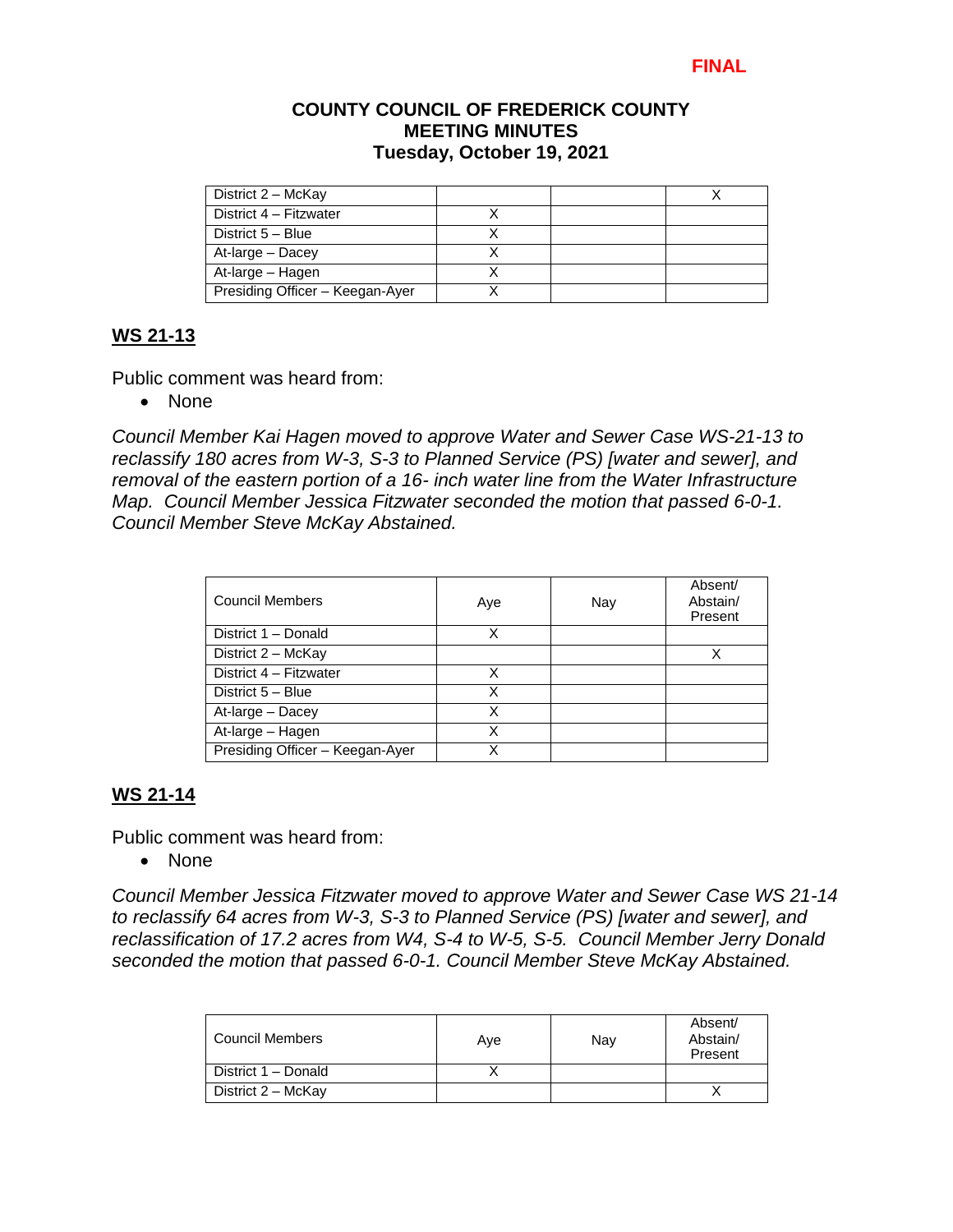### **COUNTY COUNCIL OF FREDERICK COUNTY MEETING MINUTES Tuesday, October 19, 2021**

| District 4 - Fitzwater          |  |  |
|---------------------------------|--|--|
| District 5 - Blue               |  |  |
| At-large – Dacey                |  |  |
| At-large – Hagen                |  |  |
| Presiding Officer - Keegan-Ayer |  |  |

### **WS 21-15**

Public comment was heard from:

• None

*Council Member Jessica Fitzwater moved to approve Water and Sewer Case WS 21-15 to reclassify 16 acres from W3, S-3 to Planned Service (PS) [water and sewer], and reclassification of 15 acres from W-3, S-3 to W-5, S-5. Council Member Jerry Donald seconded the motion that passed 6-0-1. Council Member Steve McKay Abstained.*

| <b>Council Members</b>          | Aye | Nay | Absent/<br>Abstain/<br>Present |
|---------------------------------|-----|-----|--------------------------------|
| District 1 - Donald             | X   |     |                                |
| District 2 - McKay              |     |     |                                |
| District 4 - Fitzwater          | x   |     |                                |
| District 5 - Blue               | Χ   |     |                                |
| At-large - Dacey                | Χ   |     |                                |
| At-large - Hagen                | Χ   |     |                                |
| Presiding Officer - Keegan-Ayer |     |     |                                |

# **WS 21-16**

Public comment was heard from:

• None

*Council Member Jessica Fitzwater moved to approve Water and Sewer Case WS 21-16 to reclassify 36 acres from W3, S-3 to Planned Service (PS) [water and sewer], and removal of a sewage pump station symbol from the Sewer Infrastructure Map. Council Member Kai Hagen seconded the motion that passed 6-0-1. Council Member Steve McKay Abstained.*

| Council Members        | Aye | Nav | Absent/<br>Abstain/<br>Present |
|------------------------|-----|-----|--------------------------------|
| District 1 - Donald    |     |     |                                |
| District 2 - McKay     |     |     |                                |
| District 4 - Fitzwater |     |     |                                |
| District 5 - Blue      |     |     |                                |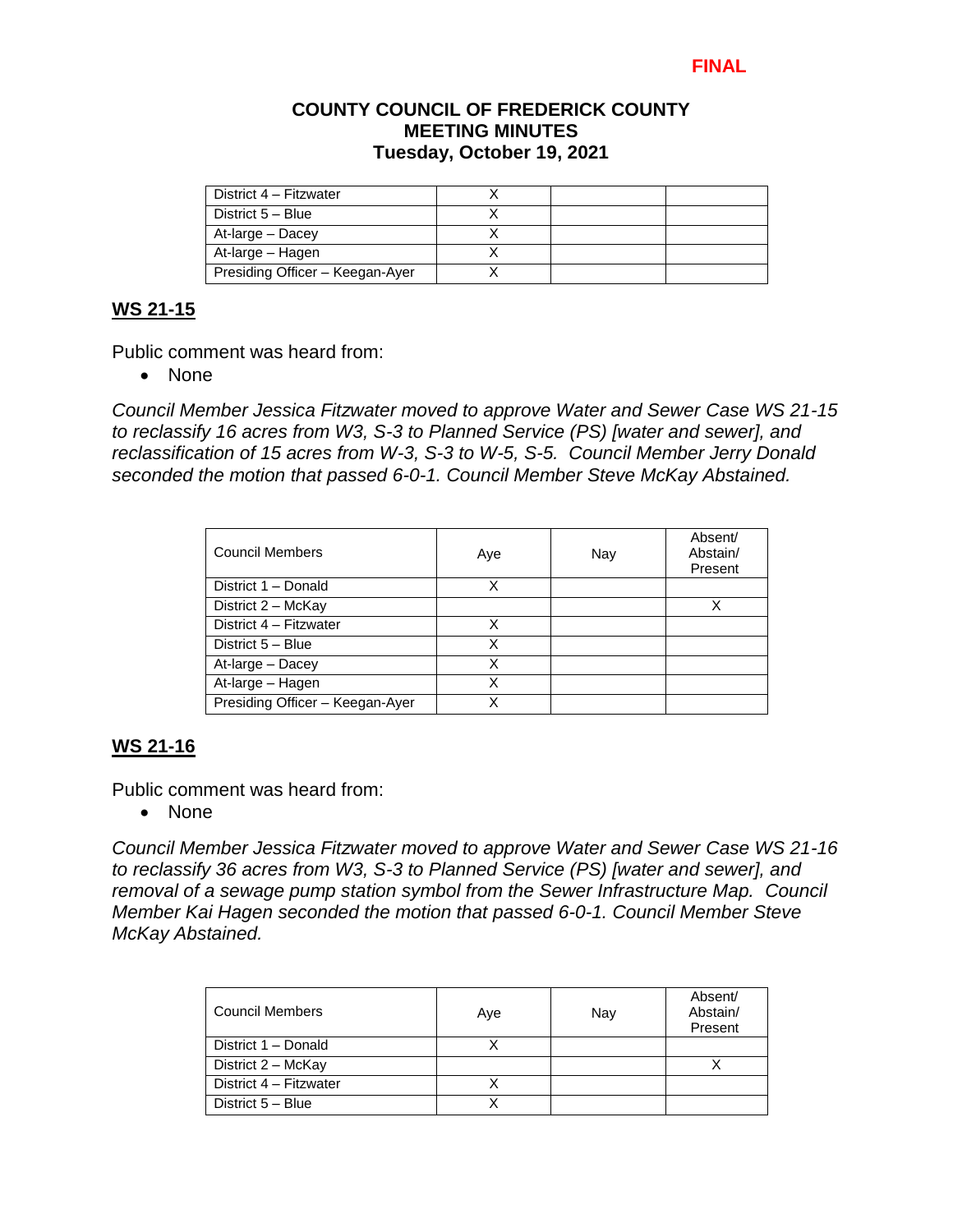### **COUNTY COUNCIL OF FREDERICK COUNTY MEETING MINUTES Tuesday, October 19, 2021**

| At-large – Dacey                |  |  |
|---------------------------------|--|--|
| At-large – Hagen                |  |  |
| Presiding Officer - Keegan-Ayer |  |  |

### **WS 21-17**

Public comment was heard from:

• None

*Council Member Jerry Donald moved to approve Water and Sewer Case WS 21-17 to reclassify 12 properties from W-5 to W-4, and three (3) properties from W-1 to W-4. Council Member Jessica Fitzwater seconded the motion that passed 7-0.* 

| <b>Council Members</b>          | Aye | Nay | Absent/<br>Abstain/<br>Present |
|---------------------------------|-----|-----|--------------------------------|
| District 1 - Donald             | X   |     |                                |
| District $2 - \text{McKay}$     |     |     |                                |
| District 4 - Fitzwater          | X   |     |                                |
| District 5 - Blue               | х   |     |                                |
| At-large - Dacey                | Χ   |     |                                |
| At-large - Hagen                | X   |     |                                |
| Presiding Officer - Keegan-Ayer |     |     |                                |

# **WS 21-18**

Public comment was heard from:

Danielle Tomlin

*Council Member Jerry Donald moved to approve Water and Sewer Case WS 21-18 to reclassify 93.7 acres from No Planned Service (NPS) to W-3, S-3. Council Member Kai Hagen seconded the motion that passed 7-0.* 

| <b>Council Members</b>          | Aye | Nay | Absent/<br>Abstain/<br>Present |
|---------------------------------|-----|-----|--------------------------------|
| District 1 - Donald             | х   |     |                                |
| District 2 - McKay              | Χ   |     |                                |
| District 4 - Fitzwater          | x   |     |                                |
| District 5 - Blue               | X   |     |                                |
| At-large - Dacey                | X   |     |                                |
| At-large - Hagen                | X   |     |                                |
| Presiding Officer - Keegan-Ayer | x   |     |                                |

### **WS 21-19**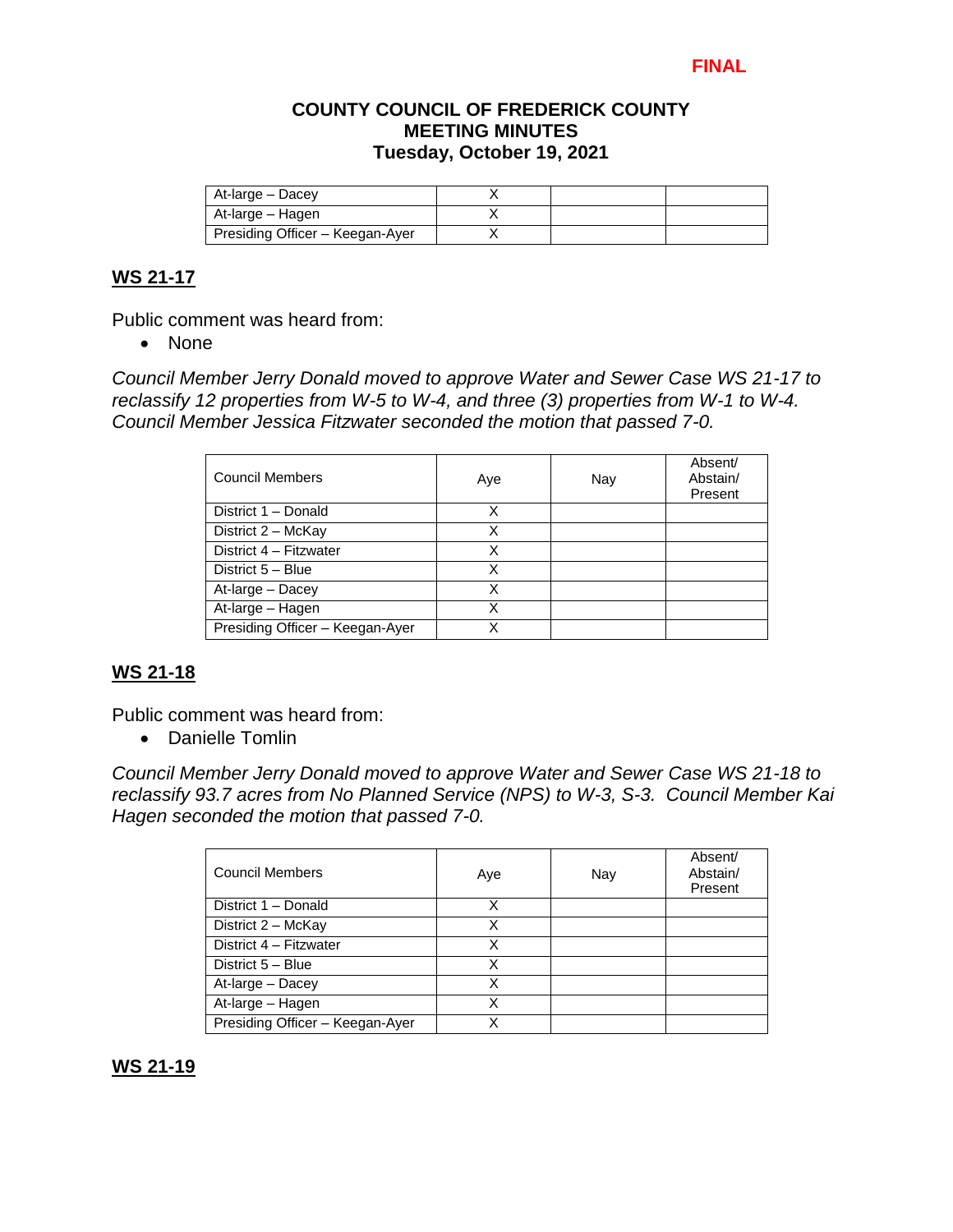Public comment was heard from:

• None

*Council Member Jessica Fitzwater moved to approve Water and Sewer Case WS 21-19 to reclassify 35 acres from Planned Service (PS) to W-4, S-4. Council Member Phil Dacey seconded the motion that passed 6-0-1. Council Member Kai Hagen Abstained.*

| Council Members                 | Aye | Nay | Absent/<br>Abstain/<br>Present |
|---------------------------------|-----|-----|--------------------------------|
| District 1 - Donald             | x   |     |                                |
| District 2 - McKay              | x   |     |                                |
| District 4 - Fitzwater          | X   |     |                                |
| District 5 - Blue               | Χ   |     |                                |
| At-large - Dacey                | X   |     |                                |
| At-large - Hagen                |     |     |                                |
| Presiding Officer - Keegan-Ayer |     |     |                                |

### **WS 21-21**

Public comment was heard from:

• None

*Council Member Phil Dacey moved to approve Water and Sewer Case WS 21-21 to depict a sewage pump station symbol on the Sewer Infrastructure Map. Council Member Michael Blue seconded the motion that passed 6-0-1. Council Member Kai Hagen Abstained.*

| <b>Council Members</b>          | Aye | Nay | Absent/<br>Abstain/<br>Present |
|---------------------------------|-----|-----|--------------------------------|
| District 1 - Donald             | x   |     |                                |
| District 2 - McKay              | x   |     |                                |
| District 4 - Fitzwater          | x   |     |                                |
| District 5 - Blue               | х   |     |                                |
| At-large - Dacey                | X   |     |                                |
| At-large - Hagen                |     |     |                                |
| Presiding Officer - Keegan-Ayer |     |     |                                |

### **WS 21-22**

Public comment was heard from:

• None

*Council Member Jessica Fitzwater moved to approve Water and Sewer Case WS 21-22 to reclassify 0.65 acres from W-5 to W-3. Council Member Steve McKay seconded the motion that passed 7-0.*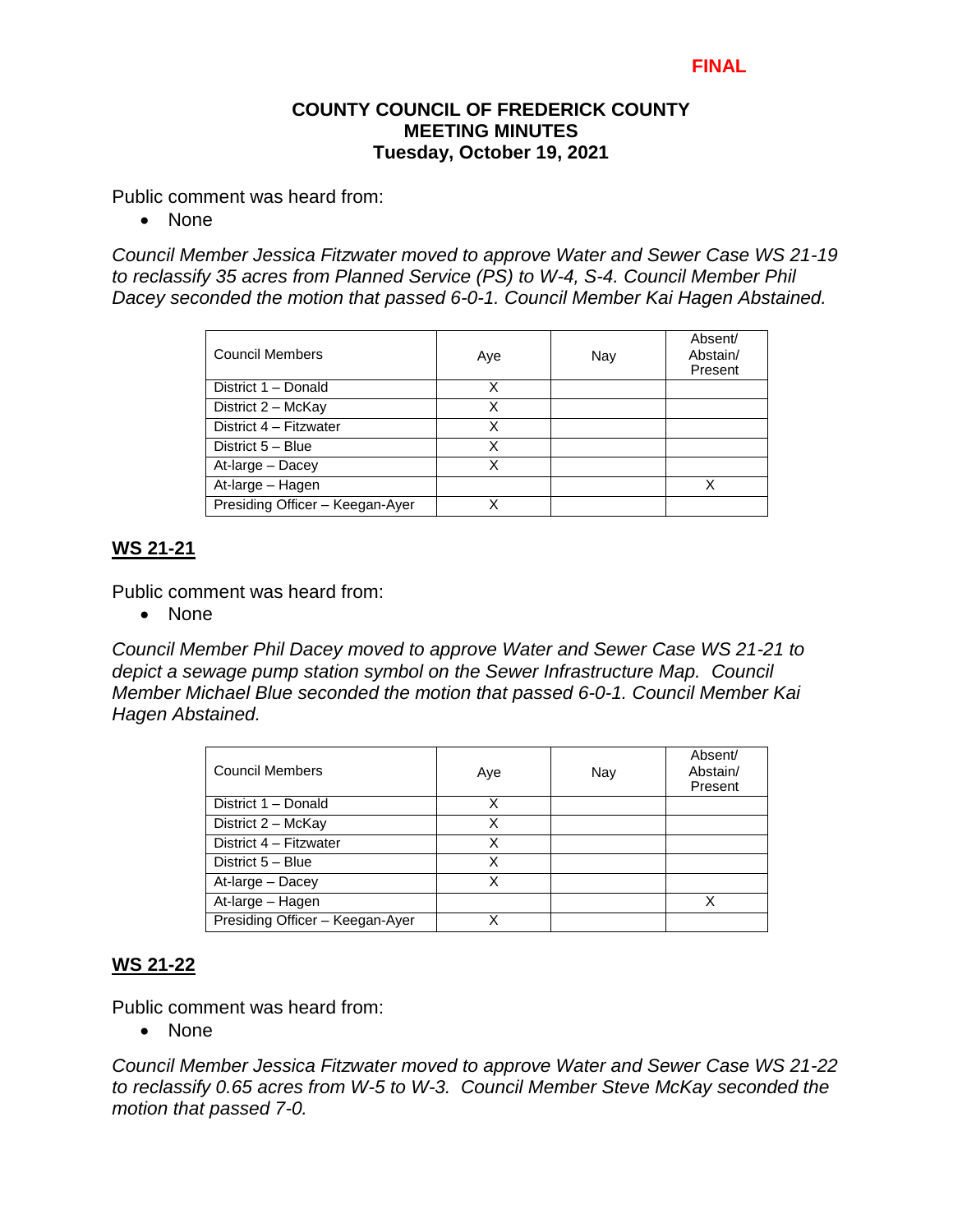| Council Members                 | Aye | Nay | Absent/<br>Abstain/<br>Present |
|---------------------------------|-----|-----|--------------------------------|
| District 1 - Donald             | x   |     |                                |
| District 2 - McKay              | X   |     |                                |
| District 4 - Fitzwater          | х   |     |                                |
| District 5 - Blue               | X   |     |                                |
| At-large - Dacey                | X   |     |                                |
| At-large - Hagen                | X   |     |                                |
| Presiding Officer - Keegan-Ayer | χ   |     |                                |

### **WS 21-23**

Public comment was heard from:

• None

*Council Member Jessica Fitzwater moved to approve Water and Sewer* Case WS 21-23 to reclassify 26.8 acres from W-3, S-3 to W-5, S-5. *Council Member Jerry Donald seconded the motion that passed 7-0.* 

| <b>Council Members</b>          | Aye | Nay | Absent/<br>Abstain/<br>Present |
|---------------------------------|-----|-----|--------------------------------|
| District 1 - Donald             | x   |     |                                |
| District 2 - McKay              | X   |     |                                |
| District 4 - Fitzwater          | х   |     |                                |
| District 5 - Blue               | x   |     |                                |
| At-large - Dacey                | Χ   |     |                                |
| At-large - Hagen                | Χ   |     |                                |
| Presiding Officer - Keegan-Ayer | x   |     |                                |

### **Bill 21-09 – Electric Vehicles**

*Council Member Kai Hagen moved to hold the vote on Bill 21-09 – Electric Vehicles until the November 2, 2021 Council meeting. Council Member Steve McKay seconded the motion and the Council unanimously agreed by show of hands.* 

### **Bill 21-10 – Establish an Office of Equity and Inclusion and an Equity and Inclusion Commission**

*Council Member Kai Hagen moved to approve Bill 21-10 – Establish an Office of Equity and Inclusion and an Equity and Inclusion Commission as presented. Council Member Jessica Fitzwater* seconded *the motion that passed 5-2.*